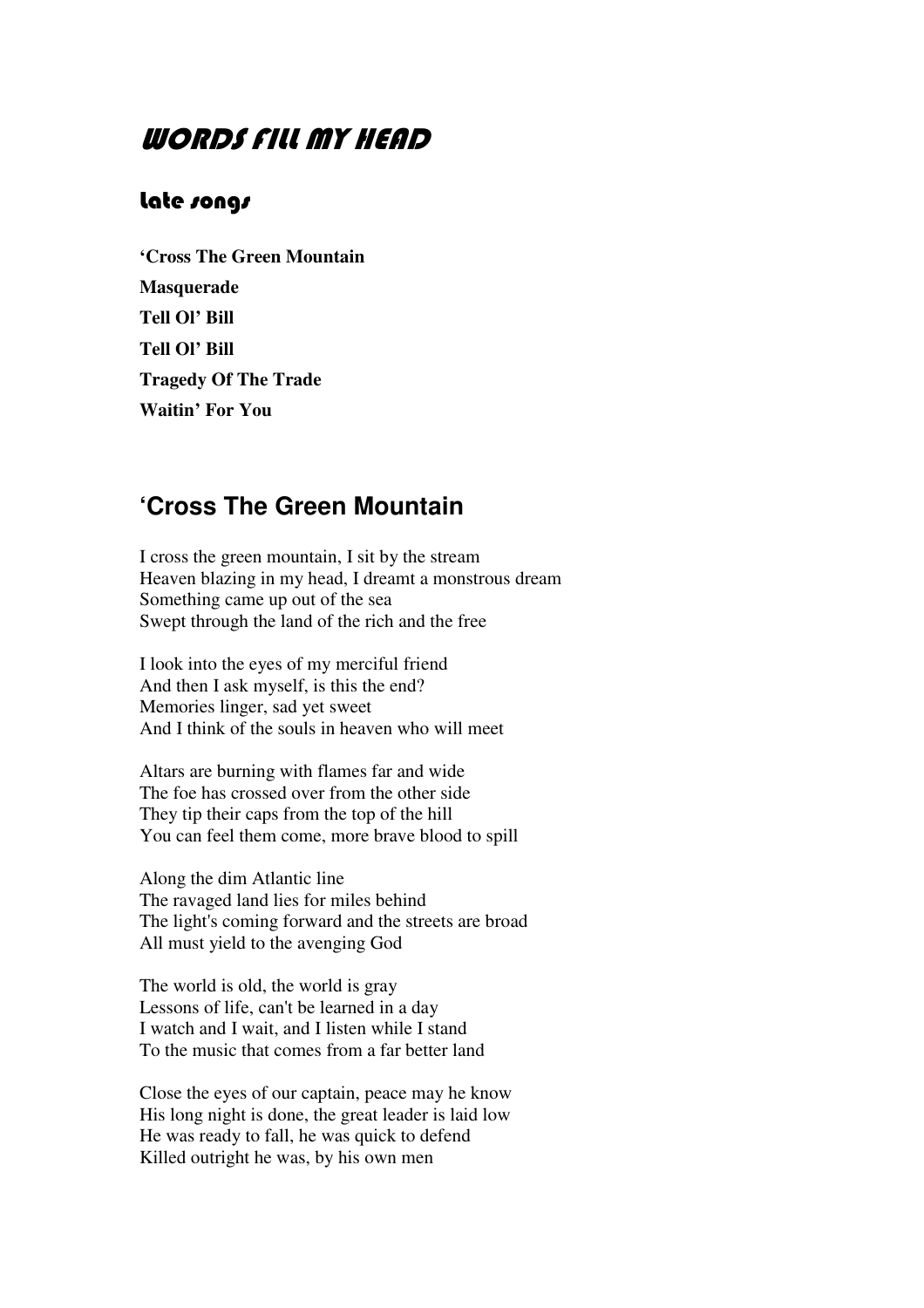It's the last day's last hour, of the last happy year I feel that the unknown world is so near Pride will vanish and glory will rot But virtue lives and cannot be forgot

The bells of leavening have rung There's blasphemy on every tongue Let 'em say that I walked in fair nature's light And that I was loyal to truth and to right

Serve God and be cheerful, look upward, beyond Beyond the darkness of masks, the surprises of dawn In the deep green grasses of the blood-stained world They never dreamed of surrenderin', they fell where they stood

Stars fell over Alabama, I saw each star You're walkin' in dreams, whoever you are Chilled are the skies, keen as the frost The grounds froze hard and the morning is lost

A letter to mother came today Gunshot wound to the breast is what it did say But he'll be better soon, he's in a hospital bed But he'll never be better - he's already dead

I'm ten miles outside the city, and I'm lifted away In an ancient light, that is not of day They were calm, they were blunt, we knew 'em all too well We loved each other more than we ever dared to tell

[Source: released version on the **Gods And Generals** soundtrack]

[TOP]

## **Masquerade**

(Gerry Goffin/Bob Dylan)

Hey what's your name hey what's your game if you put me down I'll do the same send horror shows to friends you know cause that's the way things often tend to go I'm at a loss to entertain you see the cells are paralyzed inside my brain I bid adieu to all of you I think it's time to end this masquerade

Now life was sweet till they called the heat the county jail has just reserved a two room suite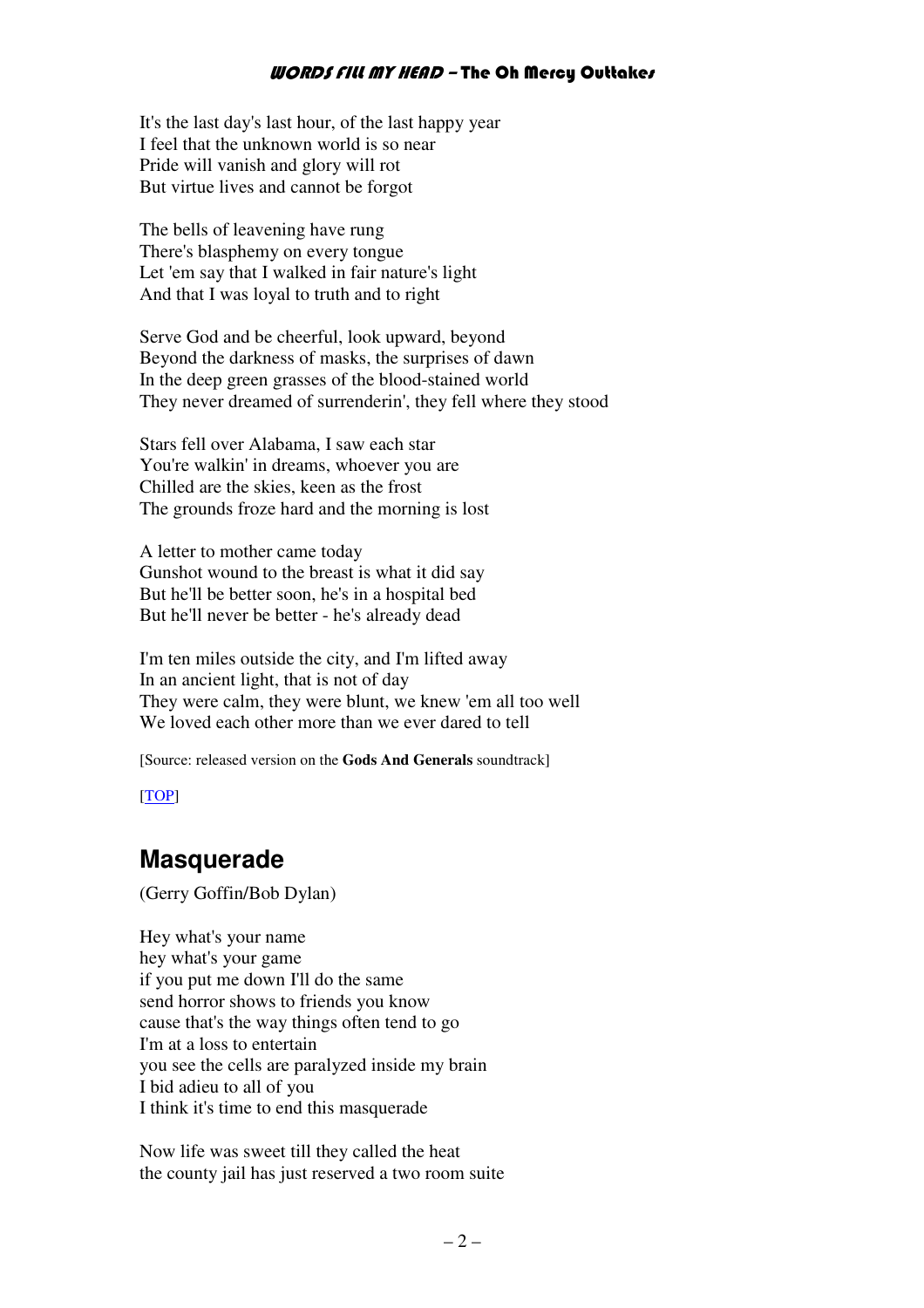how do they get to be such drags I just can't figure out what's behind their bags one thing I know without fail white man's justice will prevail Buona Notta Aufwiedersehen I think it's time to end this masquerade

I forgot to milk the cow but I don't wanna do it now like to sleep for a hundred years till' this old world just disappears And so to end this grand affair I hear the commander in chief was even there he worked so hard he broke his back but Ronald Reagan was sleepin' in his sack the Hard-ons are in with nothin' to win it's the same old show Buenos Diae Auroueit it's a rodeo I think it's time to end this masquerade

[Source: album liner notes to **Back Room Blood** by Gerry Goffin]

## **Tell Ol' Bill**

(released version)

The river whispers in my ear I've hardly a penny to my name The heavens have never seemed so near All my body glows with flame.

The tempest struggles in the air And to myself alone I sing It could sink me then and there I can hear the echoes ring.

I tried to find one smilin' face To drive the shadow from my head I'm stranded in this nameless place Lyin' restless in a heavy bed.

Tell me straight out if you will Why must you torture me within? Why must you come down off your high hill? Throw my fate to the clouds and wind.

Far away in a silent land Secret thoughts are hard to bear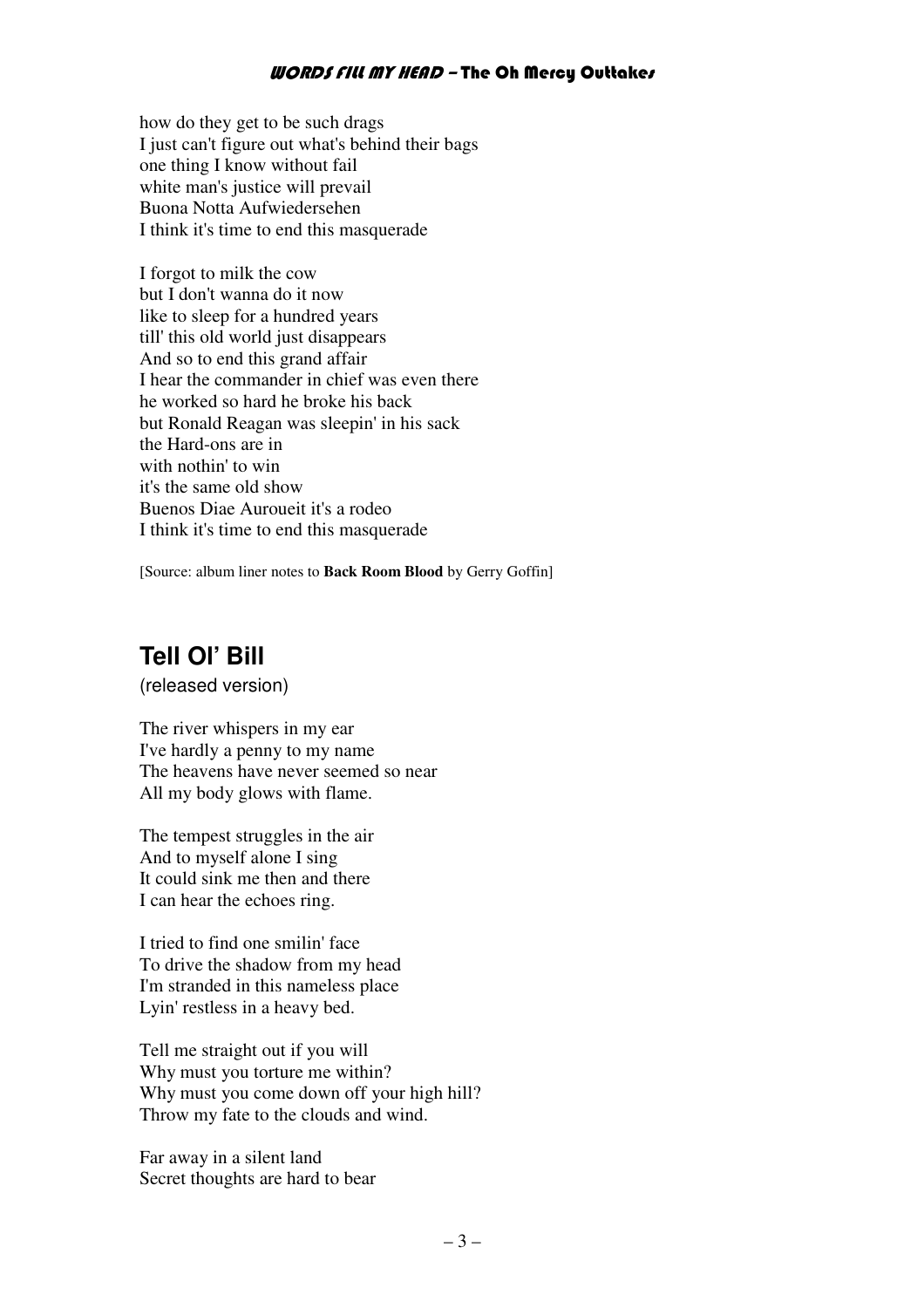Remember me, you'll understand Emotions we can never share.

You trampled on me as you passed Left the coldest kiss upon my brow All my doubts and fears have gone at last I've nothing more to tell you now.

I walk by tranquil lakes and streams As each new season's dawn awaits I lay awake at night with troubled dreams The enemy is at the gate.

Beneath the thunder-blasted trees The words are ringin' off your tongue The ground is hard in times like these Stars are cold, the night is young.

The rocks are bleak, the trees are bare Iron clouds go floatin' by Snowflakes falling in my hair Beneath the gray and stormy sky.

The evenin' sun is sinking low The woods are dark, the town is too They'll drag you down, they run the show Ain't no tellin' what they'll do.

Tell Ol' Bill when he comes home Anything is worth a try Tell him that I'm not alone That the hour has come to do or die.

All the world I would defy Let me make it plain as day I look at you now and I sigh How could it be any other way?

[Source: released version on the **North Country** soundtrack]

#### [TOP]

## **Tell Ol' Bill**

(alternate version with one more verse)

The river whispers in my ear I've hardly a penny to my name The heavens never seemed so near And all my body glows with flame.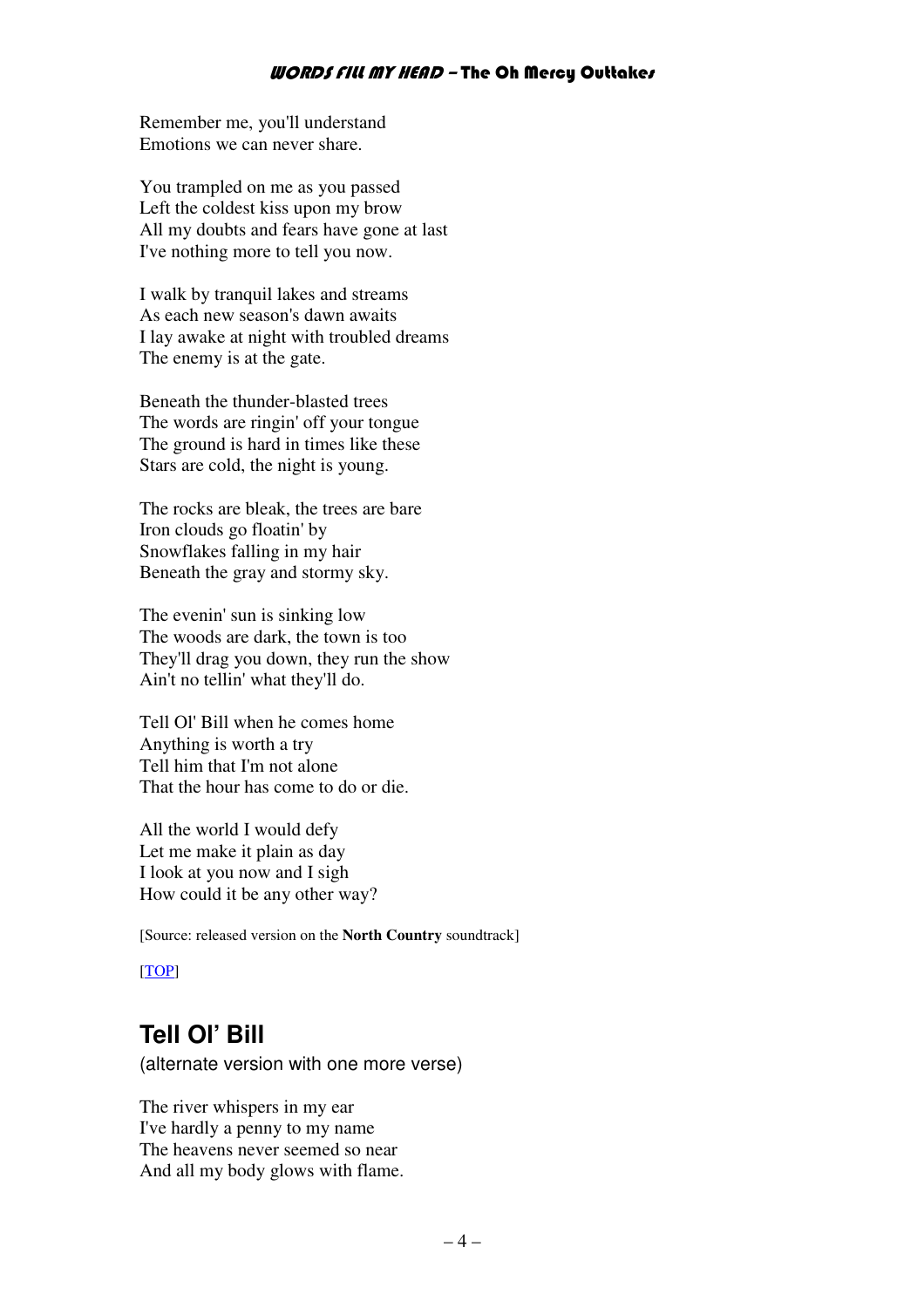The tempest struggles in the air And to my lone myself I sing It could sink me then and there I can hear the echoes ring.

I tried to find one smilin' face To drive the shadow from my head I'm stranded in this lonesome place Layin' restless in a heavy bed.

Tell me straight out if you will Why must you torture me within? Why must you come from your high hill? Throw my fate to the clouds and wind.

Far away in a silent land Secret thoughts are hard to bear Remember me, you'll understand Emotions we can never share.

You trampled on me as you passed Left the coldest kiss upon my brow All my doubts and fears have gone at last I've nothing more to tell you now.

I walk by tranquil lakes and streams As each new season's dawn awaits I lay awake at night with troubled dreams The enemy is at the gate.

Beneath the thunder-blasted trees The words are ringin' off your tongue The ground is hard in times like these The stars are cold, the night is young.

From white to green, from brown to black Not one more minute can I waste They go too far, they drive me black At a slow and steady pace.

The rocks are bleak, the trees are bare Iron clouds go floatin' by Snowflakes falling in my hair Beneath the dark and stormy sky.

The evenin' sun is sinking low The woods are dark, the town is too They'll drag you down, they run the show Ain't no tellin' what they'll do.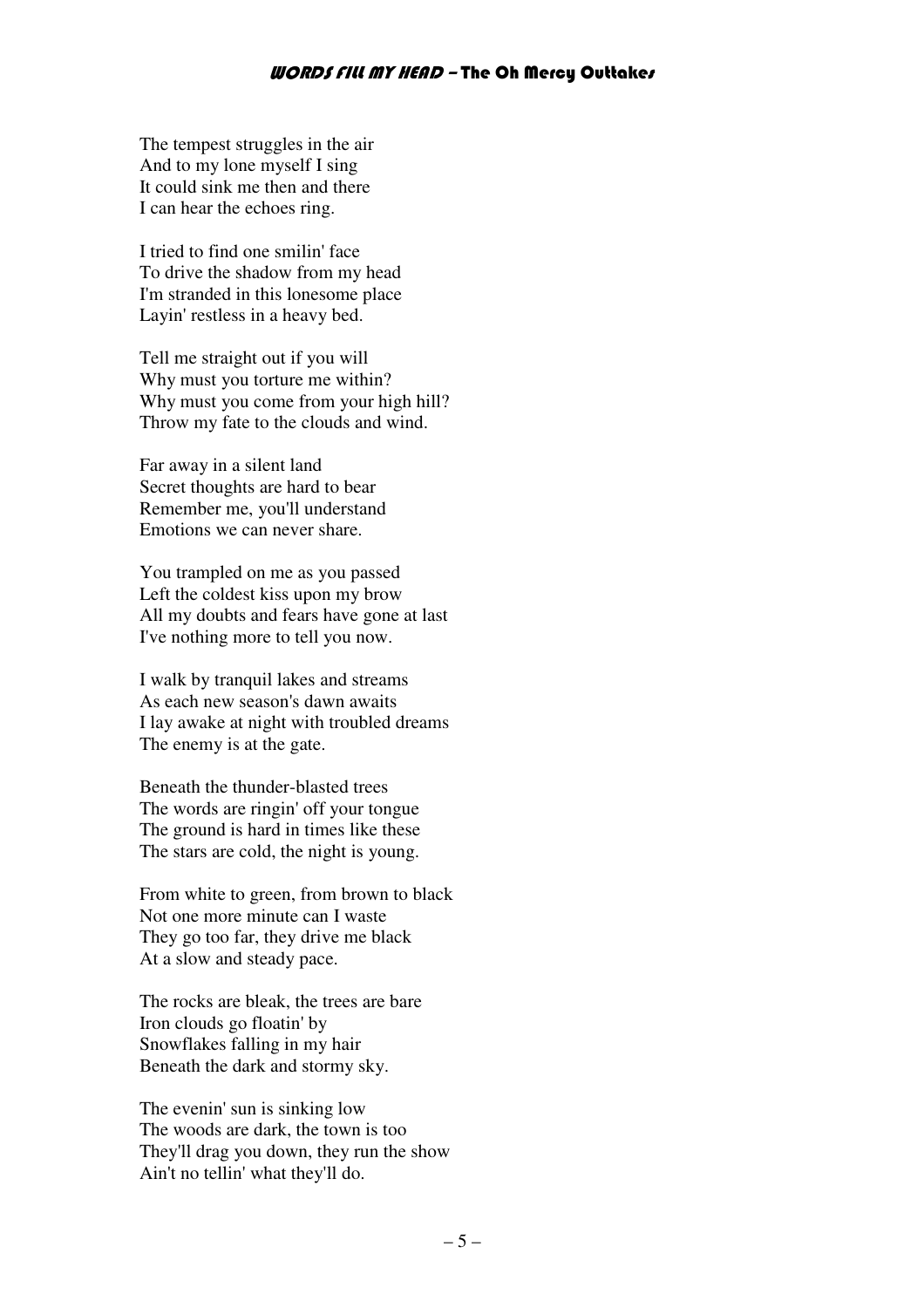Tell Ol' Bill when he come home Anything is worth of try Tell him that I'm not alone And that the hour has come to do or die.

All the world I would defy Let me make it plain as day I look at you and now I die How could it be any other way?

[Source: circulating session recording]

[TOP]

## **Tragedy Of The Trade**

(Gerry Goffin, Barry Goldberg, Bob Dylan)

A young girl dies in the gutter face down Taxi driver pulls up to the curb, dies without a sound Copin' a squad car ridin' round is nowhere to be found Each one has seen his last But we must let it pass Too much money to be made The tragedy of the trade

And if you don't give ice to the mob Life around here gets awful hard You're likely to lose more than just a job And if that aint bad enough Times are getting so tough Most people beggin to be underpaid The tragedy of the trade

Young man working for the fast food store Ses a recuiting poster and goes off to war I don't think he ever knew what he was fighting for They play Taps and lower the flag When they bring him home in a body bag But don't you be dismayed It's just the tragedy of the trade

A baby cries in the ghetto morn' Before he's five he'll wish he'd never been born 'Cause all society shows him is their hatred and their scorn He knows he doesn't stand a chance So he grows up with a gangster's stance Just one more reason to be afraid The tragedy of the trade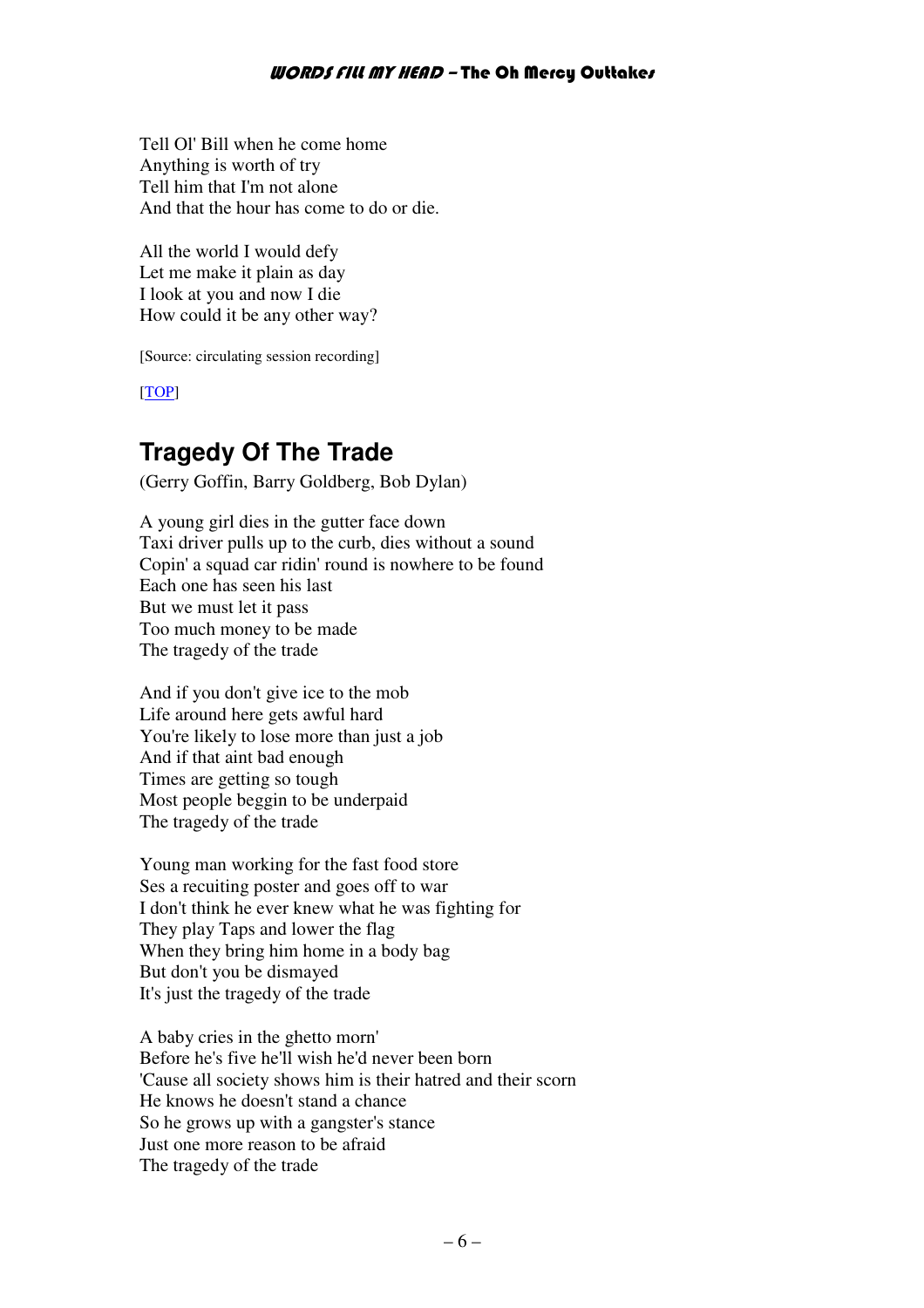Remember the hum of the factory town Business was booming fo a thousand miles around But they farmed out the work and let so many people down I hear it happened just recently Another change in our history The billionaire's promenade The tragedy of the trade

The trade takes place around the world on a derelict street Where the masters and the slaves often congregate to meet They make deals - turn the big wheels With starving children dying at their feet The world's been run with Backroom Blood Long before the time of the flood And it's you who are betrayed The tragedy of the trade

If you still have innocence, better lock it in a vault Once it was a virtue, but now it's a fault Too many people waiting around just to rip you off And as I understand No one really gives a damn It's not a game, but that's the way it's played The scales of justice have really never been weighed The tragedy of the trade.

[Source: album liner notes to **Back Room Blood** by Gerry Goffin]

## **Waitin' For You**

I never dreamed it could be A someone made just for me. When I'm letting her have her way, I'm here to see what she has to say. Ah, the poor girl always wins the day. I'm stayin' ahead of the game, And she's a-doin' the same, And the whiskey flyin' into my head. The fiddler's arm has gone dead, And talk is beginning to spread

When did our love go bad?